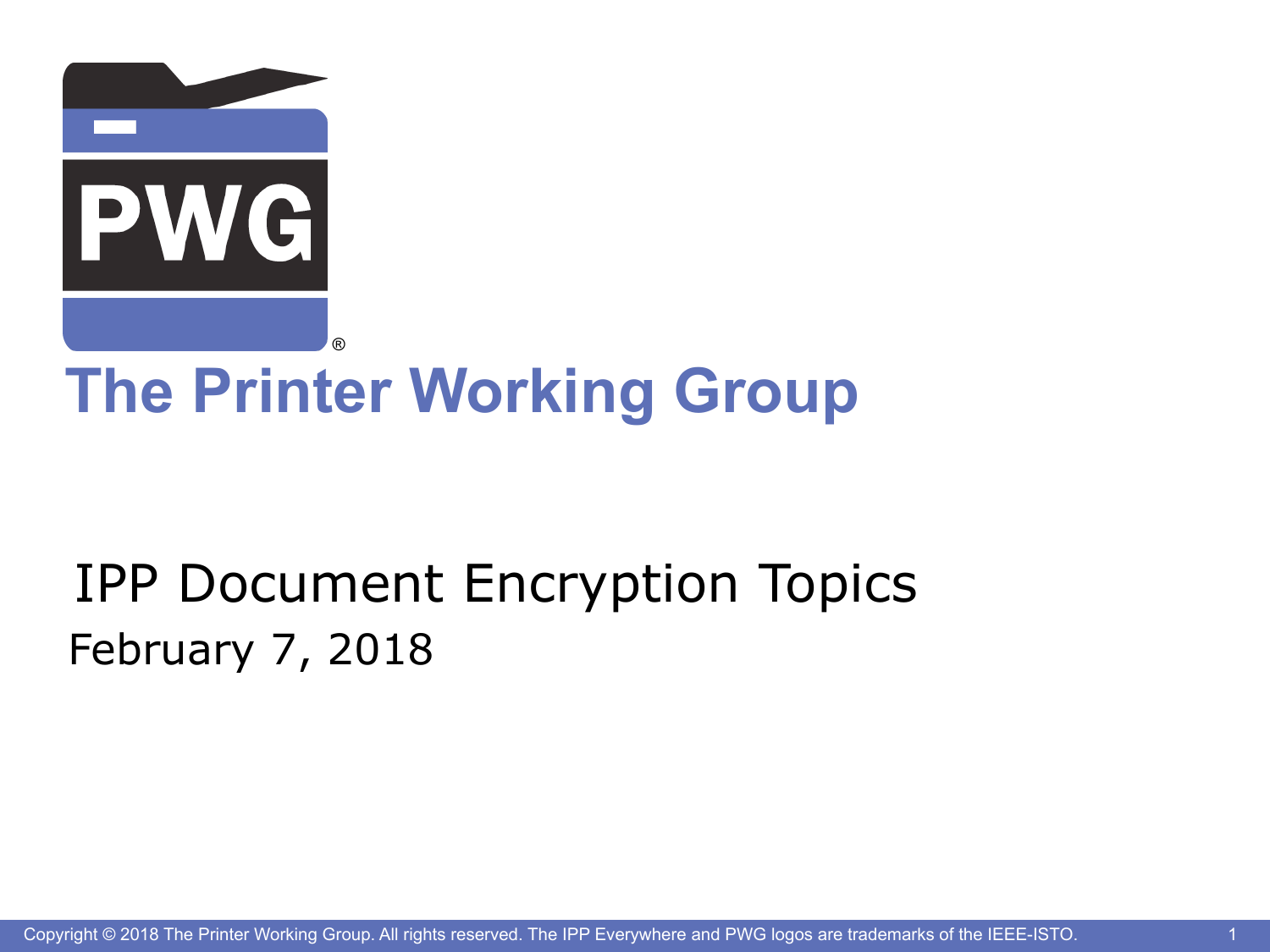### Overview/History



- Currently IPP offers very limited support for document encryption:
	- In transit: TLS
	- At rest: Passphrases passed in the Job/Document Creation Request ("document-password"), used to "unlock" an encrypted PDF, OpenXPS, etc. file
- No support for encryption of documents using credentials that are not passed to the Printer/intermediary handling the Job/Document Creation Request
	- Important for cloud/infrastructure printing use case
- No support for encryption/protection of saved documents
	- See "IPP Job Save Password" proposal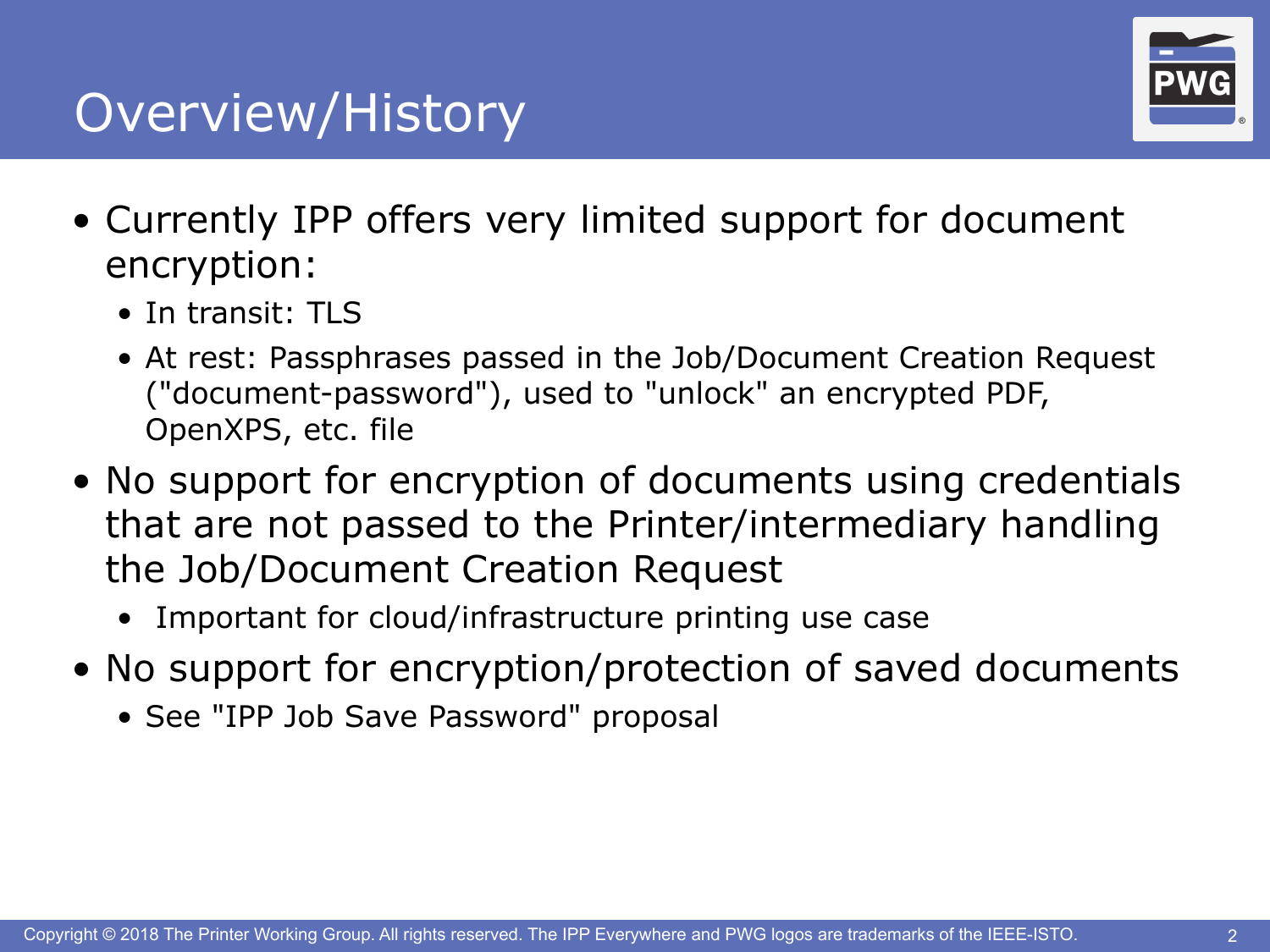## Existing Solutions



- Various ZIP archive features:
	- Password-based encryption (insecure)
	- Public key crypto (not widely implemented, platform interop issues)
- OpenPGP
	- Multiple interoperable implementations
	- Various extensions for use with email, etc.
	- Encrypt whole document or just a symmetric key using the public key
	- Digital signatures and passphrases, too.
- Others?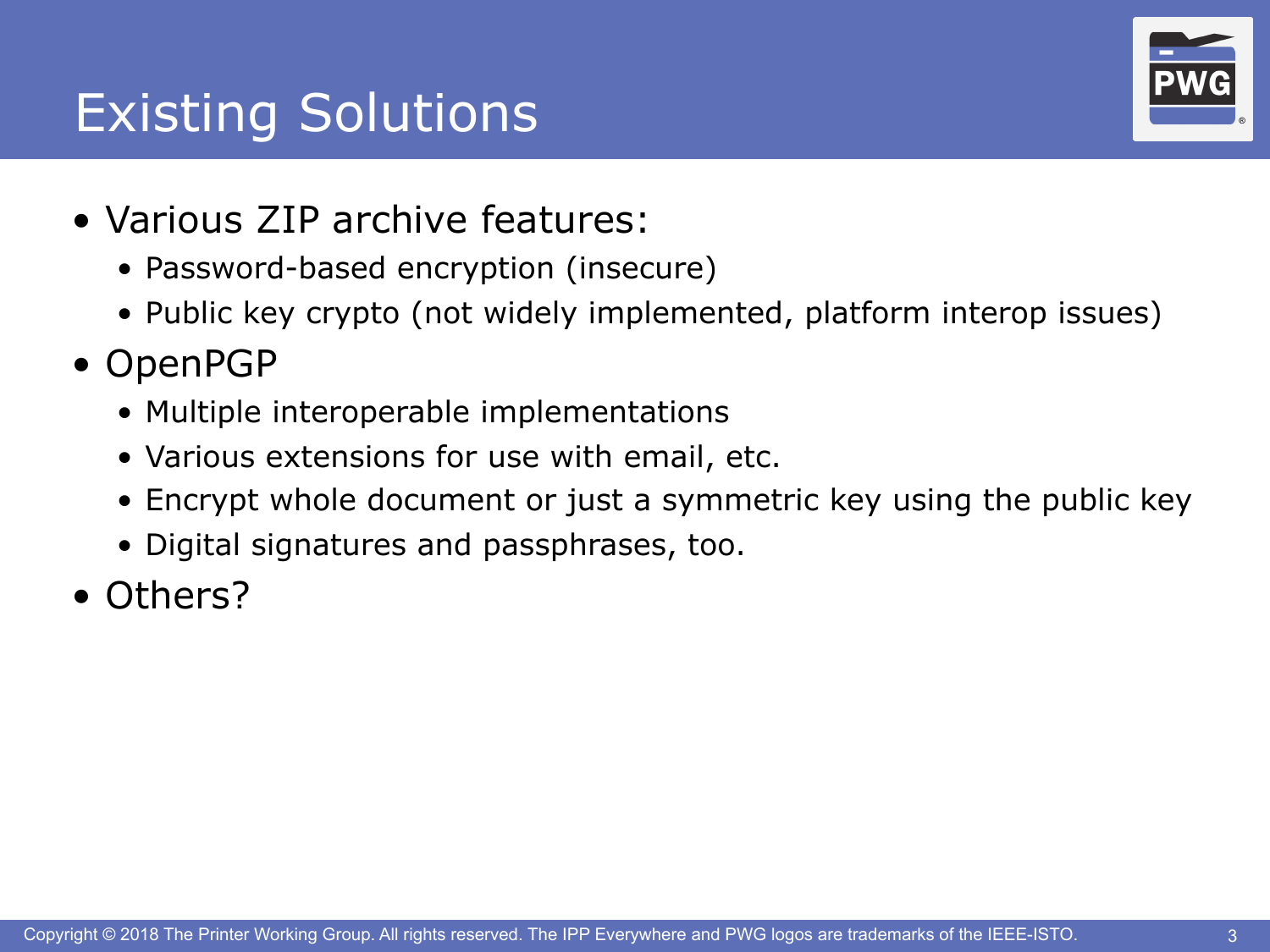#### Use Cases



- Protection from intermediaries: submit an encrypted Document for printing that is passed through to the final output device without processing/transforms
- Protection from alteration: submit a digitally signed Document for printing; the attached signature can be validated by the intermediaries and final output device prior to processing/transforms
- Secure PIN printing: submit an encrypted Document using a passphrase for printing that is not processed/ transformed until the User enters the passphrase at the console
	- (Passphrase is used in the encryption of the Document, not just passed in the Job Creation Request)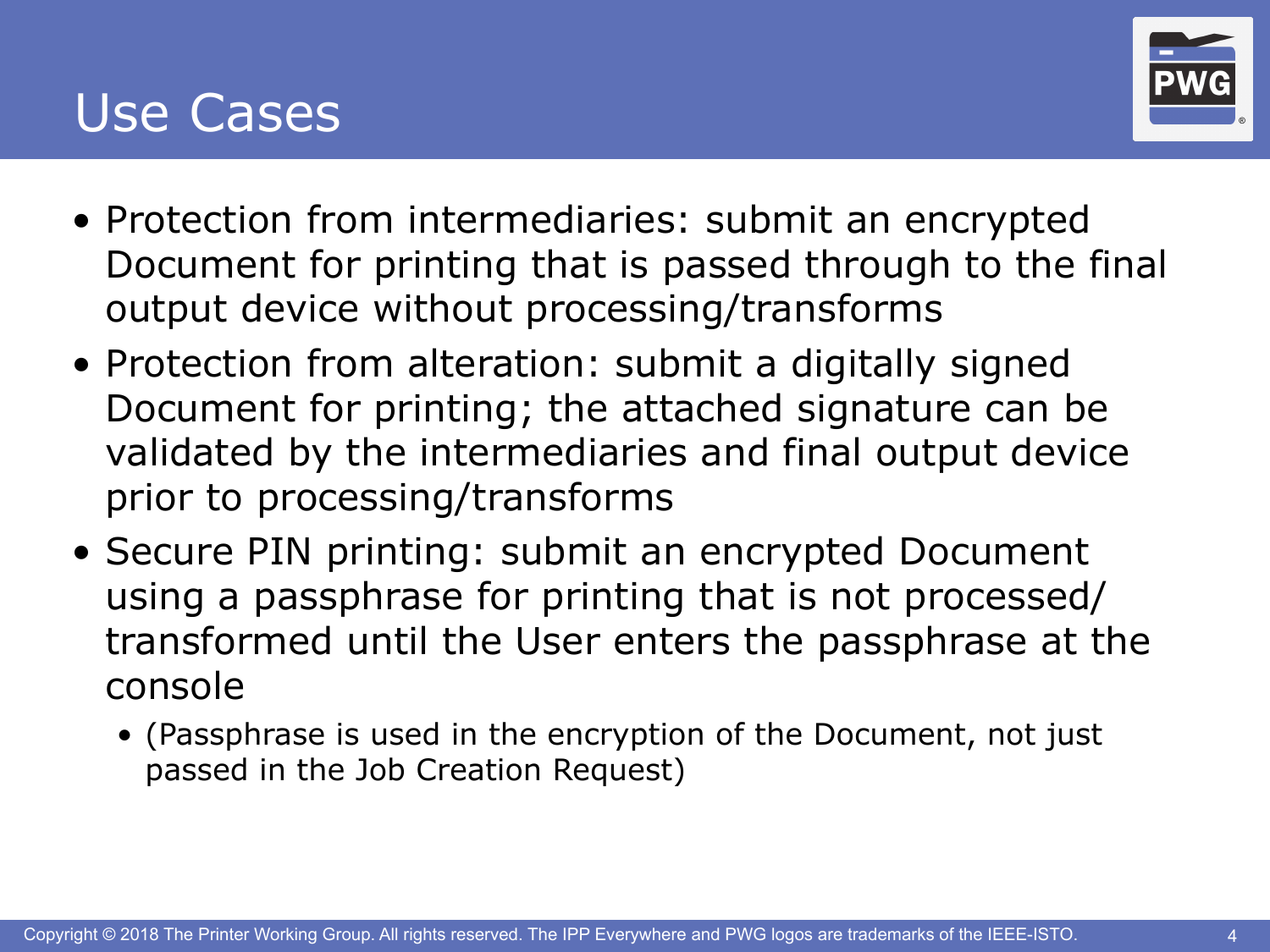

- Printer needs to advertise support
	- If PGP, public key and whether passphrases are supported (and what the repetoire is)
	- Should encryption be supported for all other advertised formats, i.e., a Printer supports any format in encrypted form? Or do we want a parallel list of supported encrypted formats?
- Client needs to use the encryption info/capabilities from the Printer, somehow tell the Printer the actual format
- Need a MIME media type
	- multipart/encrypted is not suitable for IPP
	- For PGP, application/pgp-encrypted is just a placeholder followed by an application/octet-stream part containing the encrypted message
	- So maybe define an "application/ipp-encrypted-document" media type?
- Support digital signatures embedded in encrypted document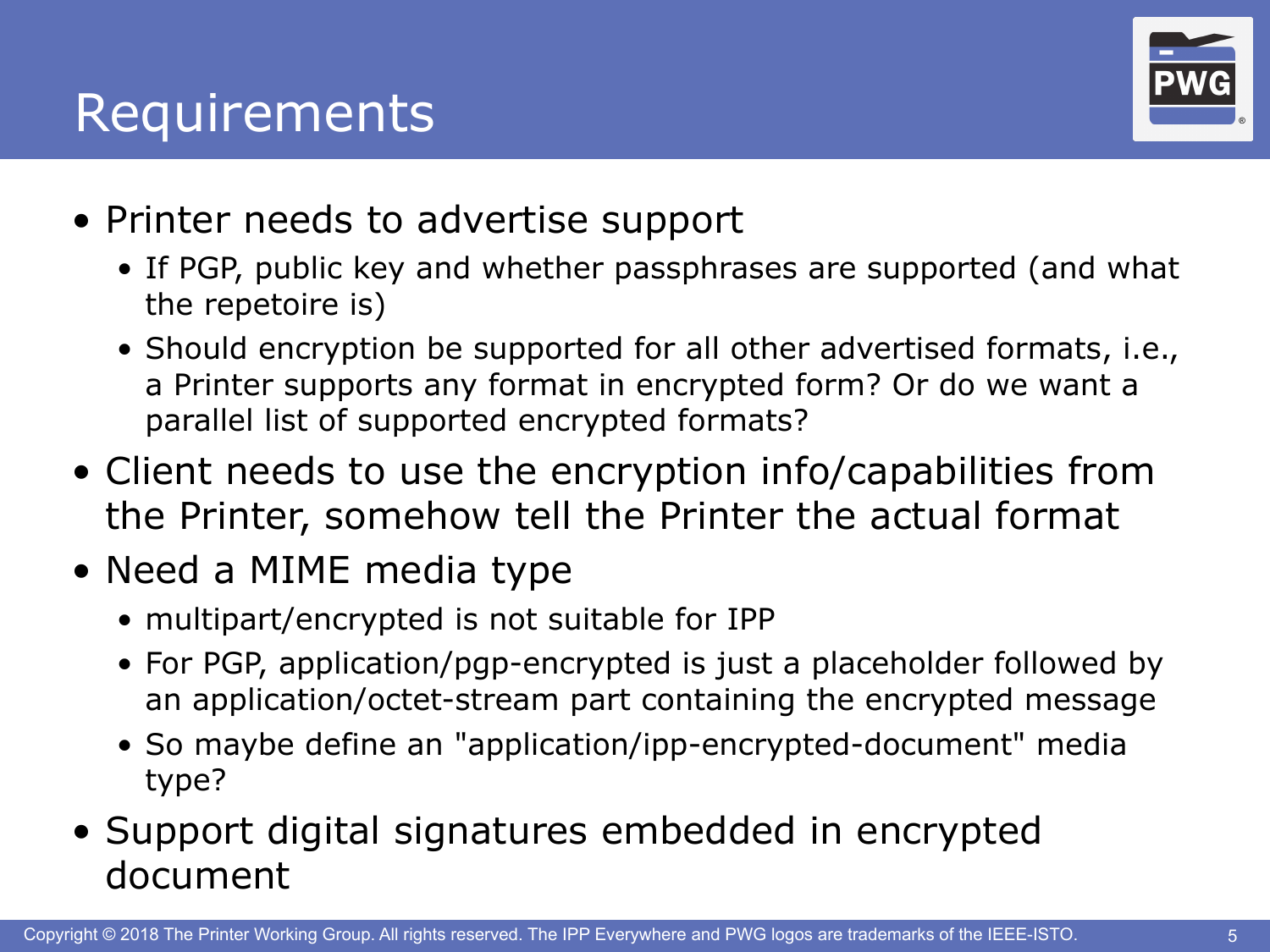# Possible Solution ("IPP Encrypted Jobs and Documents")



- Adopt OpenPGP (RFC 4880)
- New Printer Description attributes:
	- "pgp-document-format-supported (1setOf mimeMediaType)"
		- List of document formats that can be PGP-encrypted
	- "printer-pgp-public-key (1setOf text(MAX))"
		- PGP public key to use when encrypting documents, can be set by Proxy in infrastructure printing
	- "printer-pgp-repertoire-configured (type2 keyword)"
	- "printer-pgp-repertoire-supported (1setOf type2 keyword)"
		- Provided if additional passphrase is supported at console (to release for printing)
- New MIME Media Type "application/ipp-pgp-encrypted"
	- PGP-encrypted IPP message containing Job/Document ticket followed by Document data